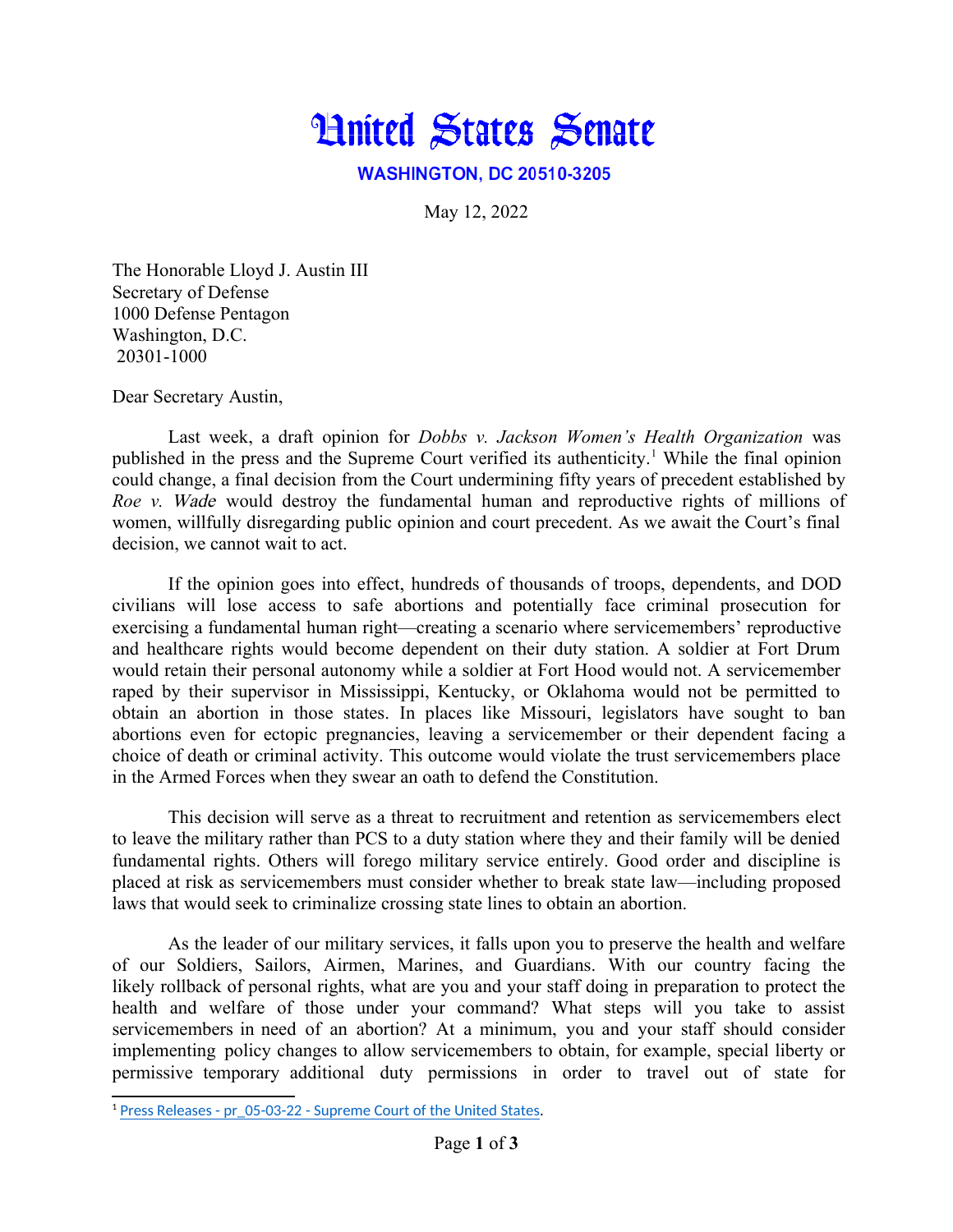reproductive healthcare and abortions if they are stationed in a jurisdiction that curtails these rights after the *Dobbs* decision is issued.

The men and women who join the military sacrifice an incredible amount in order to serve their country. We owe it to these servicemembers to look after them and ensure they have the ability to continue accessing safe reproductive healthcare no matter where in the nation their military service sends them.

Sincerely,

Kirsten Gillibrand

Kirsten E. Gillibrand United States Senator

uzu K. Dino

Mazie K. Hirono United States Senator Elizabeth Warren

Gary C. Peters United States Senator

Jacky Rosen United States Senator

Tammy Ovekwatt

Tammy Duckworth United States Senator

United States Senator

eanne Shaheen

Jeanne Shaheen United States Senator

Angus S. King, Jr. United States Senator